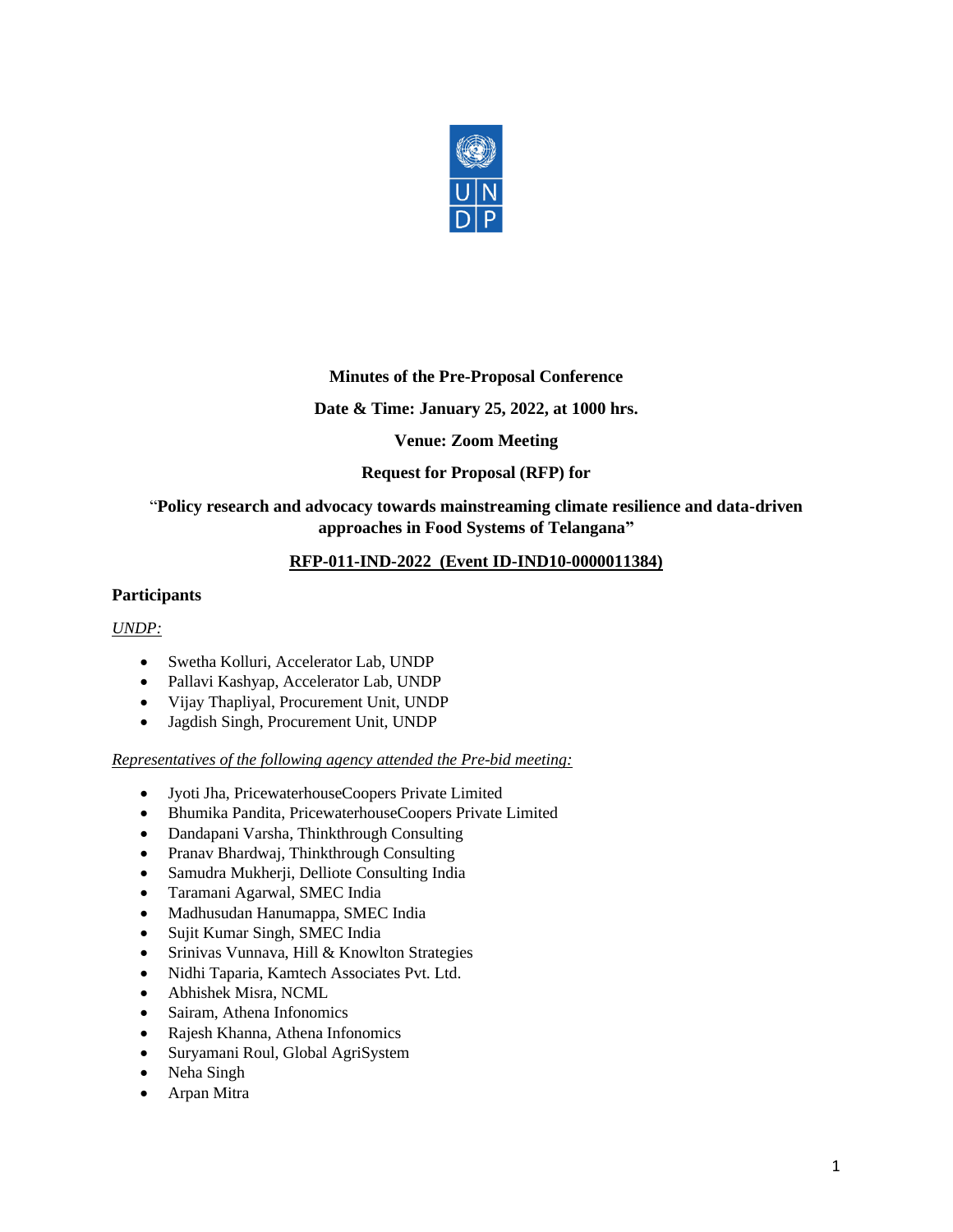# • **Proceedings:**

The meeting started with setting context of RFP of Policy research and advocacy towards mainstreaming climate resilience and data-driven approaches in Food Systems of Telangana by Ms. Swetha Kolluri, Head of Experimentation, UNDP India, followed by introduction of procurement team, programme team and agencies participated in the pre-bid meeting.

Things to remember while submitting the bid:

- 1. Go through the UNDP user guide for bidders on UNDP website. In case of any clarification write a mail to the procurement focal point name given in the RFP document.
- 2. Try to submit your bid a day prior or well before the closing time. Do not wait until last minute. If you face any issue submitting your bid at the last minute, UNDP may not be able to assist.
- 3. Technical & Financial proposal is submitted on the letter head of the organisation and should be signed by the authorised person submitting the proposal.
- 4. Name, Email id. and contact number of the authorised person submitting the proposals should be clearly mentioned on the cover letter.
- 5. Financial proposal must be password protected; further do not disclose price anywhere on the technical proposal / e-tendering portal. Just mention the value as '1'. Otherwise, proposal will be disqualified.
- 6. Please go through the eligibility criteria carefully.

UNDP clarified that only written responses through the minutes of meeting should be considered as final. Participants were asked, if they face any issues with e‐Tendering system, they may contact UNDP focal person mentioned in the RFP. It was also informed that the minutes of the Pre-Proposal Conference would be uploaded on the eTendering Portal.

Mr. Vijay Thapliyal from Procurement Unit – UNDP concluded the meeting with a vote of thanks to the representatives of the participating agency.

Clarifications requested during the Pre-Proposal Conference  $\&$  sent via email; and UNDP's response attached as Annexure‐1.

\*\*\*\*\*\*\*\*\*\*\*\*\*\*\*\*\*\*\*\*\*\*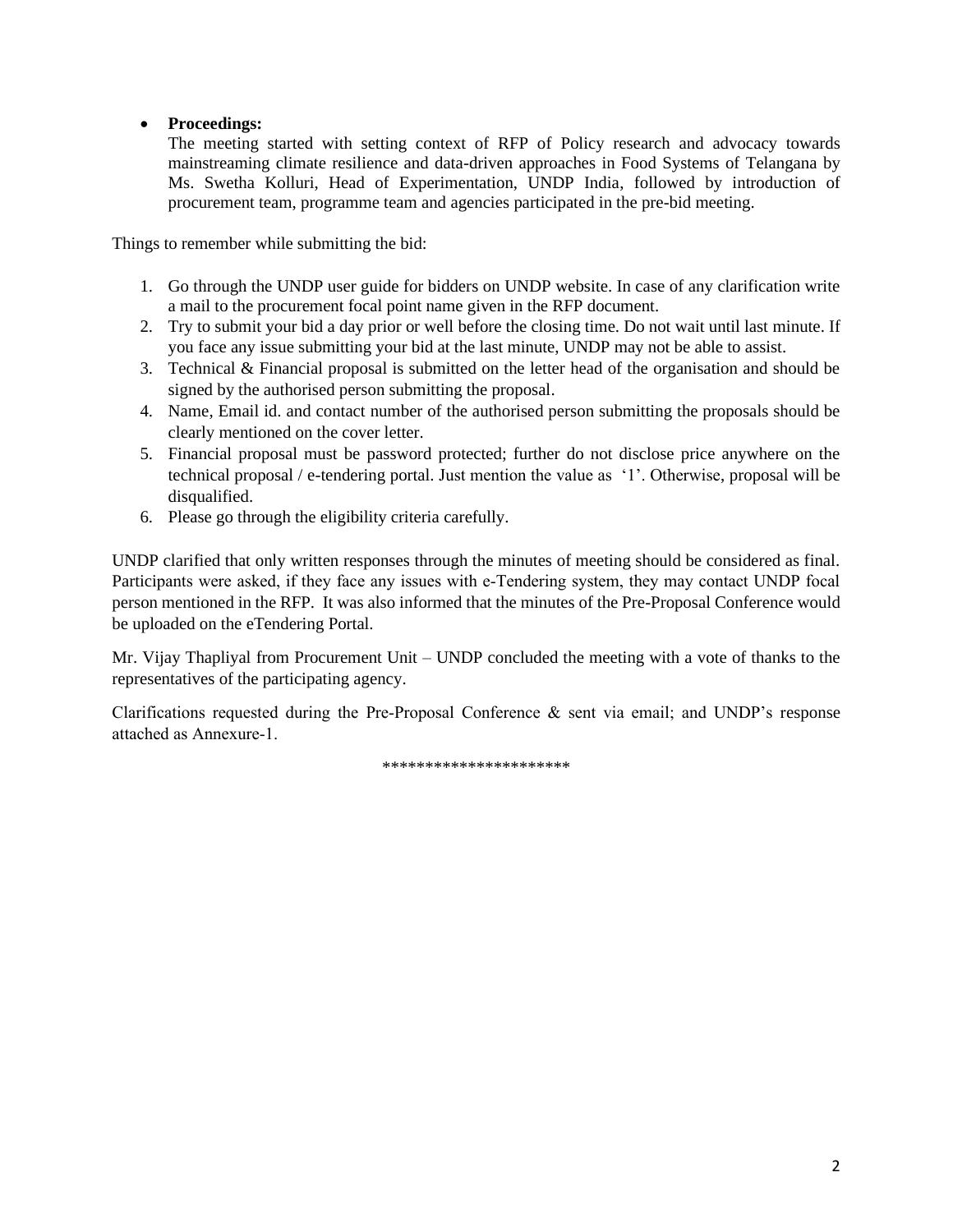# **RFP Ref./Description: RFP-011-IND-2022 (Event ID-IND10-0000011384)**– "**Policy research and advocacy towards mainstreaming climate resilience and data-driven approaches in Food Systems of Telangana"**

| Sl.<br>No.     | Query                                                                                                                                                                                                                                                                                                 | <b>Response</b>                                                                                                                                                                                                                                                                                                                                                                                                                                        |
|----------------|-------------------------------------------------------------------------------------------------------------------------------------------------------------------------------------------------------------------------------------------------------------------------------------------------------|--------------------------------------------------------------------------------------------------------------------------------------------------------------------------------------------------------------------------------------------------------------------------------------------------------------------------------------------------------------------------------------------------------------------------------------------------------|
| 1              | If there is any extension of date of RFP<br>due to COVID restrictions?                                                                                                                                                                                                                                | Extension of deadline is only one day since this RFP<br>is a revised version of the RFP that was first<br>published in November 2021.                                                                                                                                                                                                                                                                                                                  |
| $\overline{2}$ | Query on 'Evidence collected by citizen<br>scientists from the field'                                                                                                                                                                                                                                 | We expect the service provider to act as an advisor<br>for the citizen science engagement under the TOR,<br>which will be carried out by one of our partner<br>agencies of the project.<br>Further, we expect service provider to participate in<br>design of citizen science engagement. However, the<br>service provider shall not be fully responsible for<br>the training, mobilization, selection and data<br>collection from citizen scientists. |
| 3              | Query on expectation to collect field<br>stories, Is it virtual or field visit?                                                                                                                                                                                                                       | Field visits are not part of revised scope of work in<br>TOR. The field stories would be through partner<br>agencies of this project. Service provider must<br>oversee the whole process and provide project<br>coordination and advisory support.                                                                                                                                                                                                     |
| $\overline{4}$ | Query of qualification criteria - The<br>Service Provider must specialize in<br>capacity building as demonstrated by<br>atleast 06 projects, with atleast 2<br>projects in domains of agriculture or<br>climate change. Do UNDP consider<br>studies/projects<br>global case<br>done<br>outside India? | Yes, consultancy projects, policy advocacy and<br>research projects in the context of agriculture and<br>climate change outside India will also be<br>considered.<br>The expectation for 'projects' are not small case<br>studies or documentation but full-fledged research<br>projects along with proof of publication in context<br>of agriculture, climate resilience and data driven<br>policy.                                                   |
| 5              | Query on location of project and office<br>of service provider in the state of<br>Telangana                                                                                                                                                                                                           | We do not expect service provider to have offices or<br>staff in state of Telangana.                                                                                                                                                                                                                                                                                                                                                                   |
| 6              | Query on data mining- Is it expected to<br>develop separate software or dashboard<br>for data mining purposes?                                                                                                                                                                                        | The wider scope of project is to look into journey<br>from new data driven approaches to policy making.<br>There is separate geospatial platform for data<br>mining and data analysis. This is not part of the<br>scope of work of this RFP.<br>After launching of data platform, service provider<br>has to work out on strategies/approaches on how to<br>use this data and translate them into policy insights.                                     |
| 7              | Query on deliverable of 'National<br>Conference on data driven Climate<br>resilience input systems'- How do<br>UNDP expect service provider<br>to<br>conduct this consultant, in terms of                                                                                                             | The conference will be virtual only. It will have key<br>stakeholders in agriculture from the state of<br>Telangana, policy makers, participants from<br>government, NITI Aayog etc.                                                                                                                                                                                                                                                                   |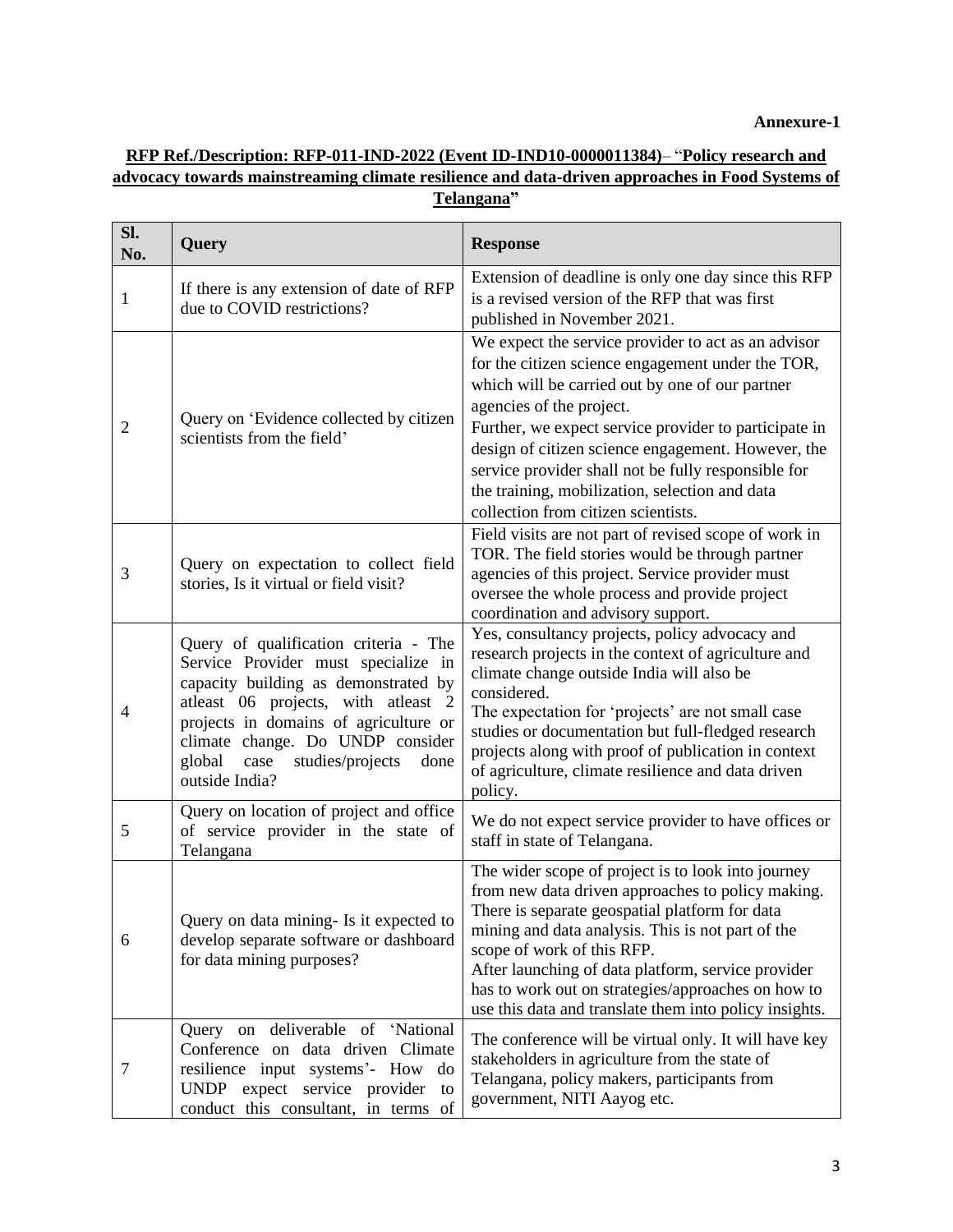|    | stakeholder participation, number of<br>participants and logistics etc?                                                                                                                                                                                               | The service provider is expected to organize,<br>coordinate and curate the virtual conference.                                                                                                                                  |
|----|-----------------------------------------------------------------------------------------------------------------------------------------------------------------------------------------------------------------------------------------------------------------------|---------------------------------------------------------------------------------------------------------------------------------------------------------------------------------------------------------------------------------|
| 8  | Query on similar RFP announced in<br>December, 2021, Is this a same RFP or<br>if that is already closed?                                                                                                                                                              | The service providers are expected to submit bids<br>(fresh proposal) again, as the scope of work has<br>been revised in this RFP.                                                                                              |
| 9  | Query on develop a training module on<br>data for climate resilient food systems<br>for the senior government officials and<br>decision makers across departments of<br>Telangana state- Will service provider<br>have to develop e-learning module for<br>trainings? | We do not expect service provider to prepare any e-<br>training module for this purpose, only self-<br>explanatory content is expected which should be<br>submitted within the duration of contract.                            |
| 10 | Query on deliverable of 'National<br>Conference on data driven Climate<br>resilience input systems' – what will be<br>platform of virtual meeting?                                                                                                                    | Virtual platform of consultation will be handled by<br>service providers only.                                                                                                                                                  |
| 11 | Query on timeline of Deliverables                                                                                                                                                                                                                                     | The service provider, while submitting proposal,<br>can propose timeline for each deliverables.                                                                                                                                 |
| 12 | What is the level and access of data?                                                                                                                                                                                                                                 | The service provider has to work out on<br>approaches/strategies on how the available data will<br>be useful for policy makers.<br>The access of data available on our digital platform<br>will be open access and open source. |
| 13 | Is the platform of data ready?                                                                                                                                                                                                                                        | The work is under progress and we are expecting to<br>launch it by mid of February, 2022.                                                                                                                                       |
| 14 | Any concerns of software used for data?                                                                                                                                                                                                                               | Service provider does not need any consent to<br>access data. The platform is a digital public good.<br>Meaning, once the platform is launched, it will be<br>available as open data for everyone.                              |
| 15 | Query on – UNDP will sign institutional<br>contracts with one Service provider for<br>purpose. Kindly allow<br>this<br>joint<br>venture/association/consortium<br>of<br>parties/companies to participate in this<br>bid                                               | Yes, consortium of parties is allowed. But the roles<br>and responsibilities of each party needs to be clearly<br>mentioned.                                                                                                    |
| 16 | Query on estimated budget of this RFP                                                                                                                                                                                                                                 | Budget estimate cannot be provided in competitive<br>bidding.                                                                                                                                                                   |
| 17 | Request to give 14 days after issuance of<br>pre-bid clarifications for the consultant<br>to prepare the final proposal                                                                                                                                               | Extension of deadline is only one day since this RFP<br>is a revised version of the RFP that was first<br>published in November 2021.                                                                                           |
| 18 | Query on qualification and experience<br>of team leader and other key personnel<br>- Is weightage of 20 marks for team<br>leader only or it includes other team<br>members also.                                                                                      | Yes, it includes other team members also. Team<br>leader and key team members qualifications,<br>relevant work experience and publications will be<br>evaluated under this criteria.                                            |
| 19 | Query on clarification on requirement of<br>other team members apart from team<br>leader                                                                                                                                                                              | The service provider can propose team based on<br>their understanding of the requirements of RFP.                                                                                                                               |
| 20 | The revised ToR also mentions that the<br>service provider will synthesize                                                                                                                                                                                            | Yes, majority of the consultations would be virtual.                                                                                                                                                                            |